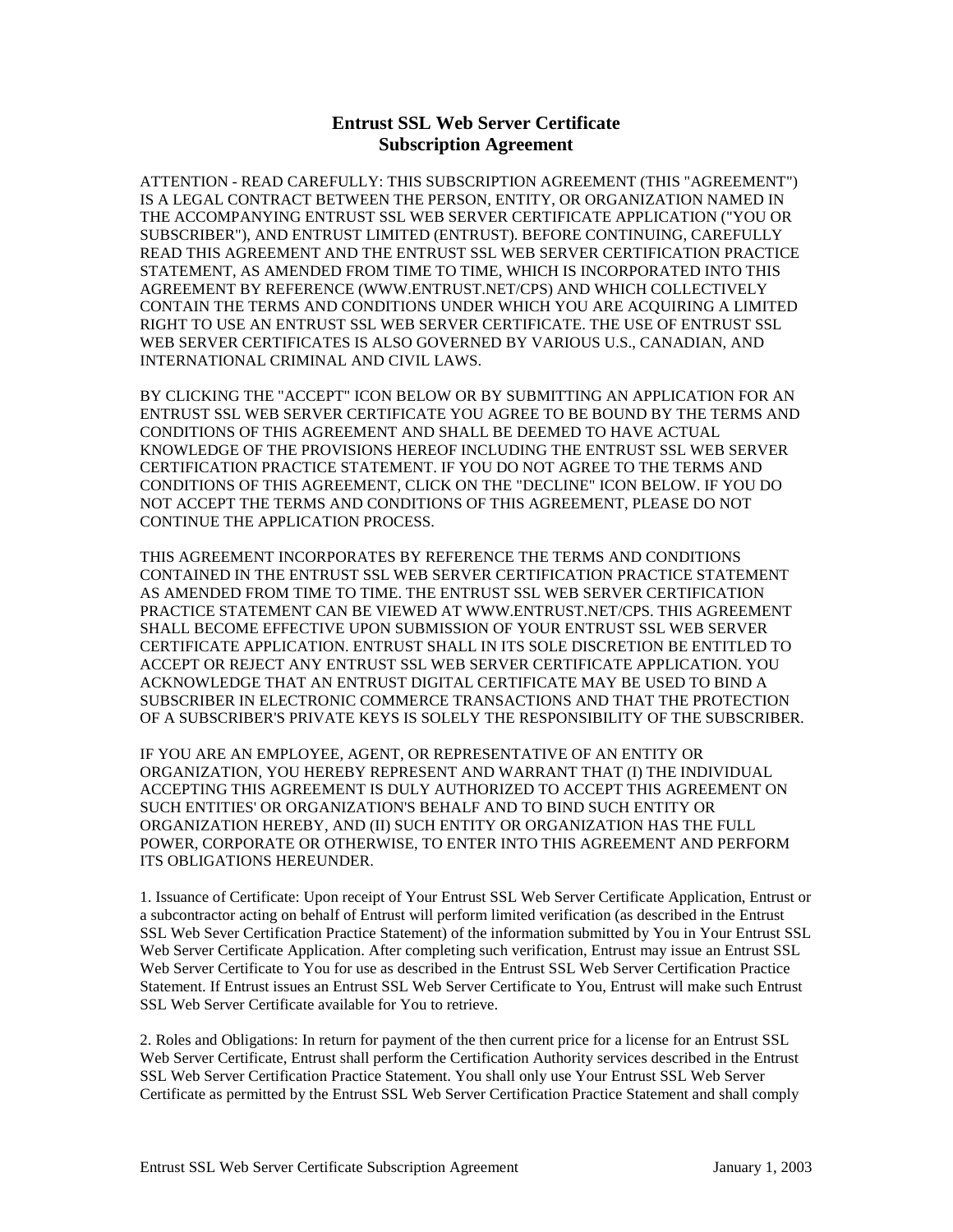with all obligations of the Entrust SSL Web Server Certification Practice Statement. You acknowledge that You understand and have the necessary information to make an informed decision about whether and the extent to which to use digital certificate technology and in particular Entrust SSL Web Server Certificates. You acknowledge that You have read the Entrust SSL Web Server Certification Practice Statement and understand the disclaimers of representations, warranties, and conditions, and limitations of liabilities and are making Your own judgment as to whether it is reasonable under the circumstances to use Entrust SSL Web Server Certificates. You are solely responsible for determining whether to use Entrust SSL Web Server Certificates and the extent of such use.

3. Fees: You shall pay all applicable fees for any Entrust SSL Web Server Certificates issued to You. Such payment shall be made within thirty (30) days of the receipt of an invoice from Entrust for any such Entrust SSL Web Server Certificates. In the event that You do not pay the applicable fees for any Entrust SSL Web Server Certificates issued to You, You shall not be entitled to use such Entrust SSL Web Server Certificates and Entrust may refused to process any subsequent applications submitted by You for additional Entrust SSL Web Server Certificates. The fees for Entrust SSL Web Server Certificates and information or services provided by Entrust in respect to Entrust SSL Web Server Certificates are set forth in the Entrust SSL Web Repository. These fees are subject to change, and any such changes shall become effective immediately after posting in the Entrust Repository.

4. Lifecycle Monitoring Service: Entrust shall also provide You with a complementary lifecycle monitoring service ("LMS"). The LMS is designed to reduce the chance of disruption of Your service which may be caused by the expiration of the Your Entrust SSL Web Server Certificate. Entrust shall use commercially reasonable efforts to send an email to the technical contact listed in the information provided to Entrust with Your Entrust SSL Web Server Certificate Application. Such email will inform Your technical contact that Your Entrust SSL Web Server Certificate is due to expire shortly. Usually, the email notification will be sent approximately thirty (30) days prior to the date on which Your Entrust SSL Web Server Certificate is due to expire. In the event that Your contact information changes, You can still receive an LMS email notice if You provide Entrust with updated technical contact information at least sixty (60) days prior to the date that Your Entrust SSL Web Server Certificate is due to expire. You shall not be eligible for the LMS if Your technical contact information changes and Entrust is not informed of such change within the time period set forth above.

5. DISCLAIMER OF WARRANTY: EXCEPT FOR THE EXPLICIT REPRESENTATIONS, WARRANTIES, AND CONDITIONS PROVIDED IN THIS AGREEMENT AND THE ENTRUST SSL WEB SERVER CERTIFICATION PRACTICE STATEMENT, ENTRUST SSL WEB SERVER CERTIFICATES AND ANY SERVICES PROVIDED IN RESPECT TO ENTRUST SSL WEB SERVER CERTIFICATES ARE PROVIDED "AS IS", AND NEITHER ENTRUST NOR ANY INDEPENDENT THIRD-PARTY REGISTRATION AUTHORITIES OPERATING UNDER THE ENTRUST SSL WEB SERVER CERTIFICATION AUTHORITIES, NOR ANY RESELLERS, CO-MARKETERS, OR ANY SUBCONTRACTORS, DISTRIBUTORS, AGENTS, SUPPLIERS, EMPLOYEES, OR DIRECTORS OF ANY OF THE FOREGOING MAKE ANY REPRESENTATIONS OR GIVE ANY WARRANTIES, OR CONDITIONS, WHETHER EXPRESS, IMPLIED, STATUTORY, BY USAGE OF TRADE, OR OTHERWISE, AND ENTRUST, ALL INDEPENDENT THIRD-PARTY REGISTRATION AUTHORITIES OPERATING UNDER THE ENTRUST SSL WEB SERVER CERTIFICATION AUTHORITIES, ALL RESELLERS OR CO-MARKETERS, AND ANY SUBCONTRACTORS, DISTRIBUTORS, AGENTS, SUPPLIERS, EMPLOYEES, OR DIRECTORS OF ANY OF THE FOREGOING SPECIFICALLY DISCLAIM ANY AND ALL REPRESENTATIONS, WARRANTIES, AND CONDITIONS OF MERCHANTABILITY, NON-INFRINGEMENT, TITLE, SATISFACTORY QUALITY, OR FITNESS FOR A PARTICULAR PURPOSE. EXCEPT FOR THE EXPLICIT REPRESENTATIONS, WARRANTIES AND CONDITIONS CONTAINED IN THIS AGREEMENT AND IN THE ENTRUST SSL WEB SERVER CERTIFICATION PRACTICE STATEMENT, THE ENTIRE RISK OF THE USE OF ANY ENTRUST SSL WEB SERVER CERTIFICATES OR ANY SERVICES PROVIDED IN RESPECT ENTRUST SSL WEB SERVER CERTIFICATES OR THE VALIDATION OF DIGITAL SIGNATURES SHALL BE BORNE SOLELY BY YOU.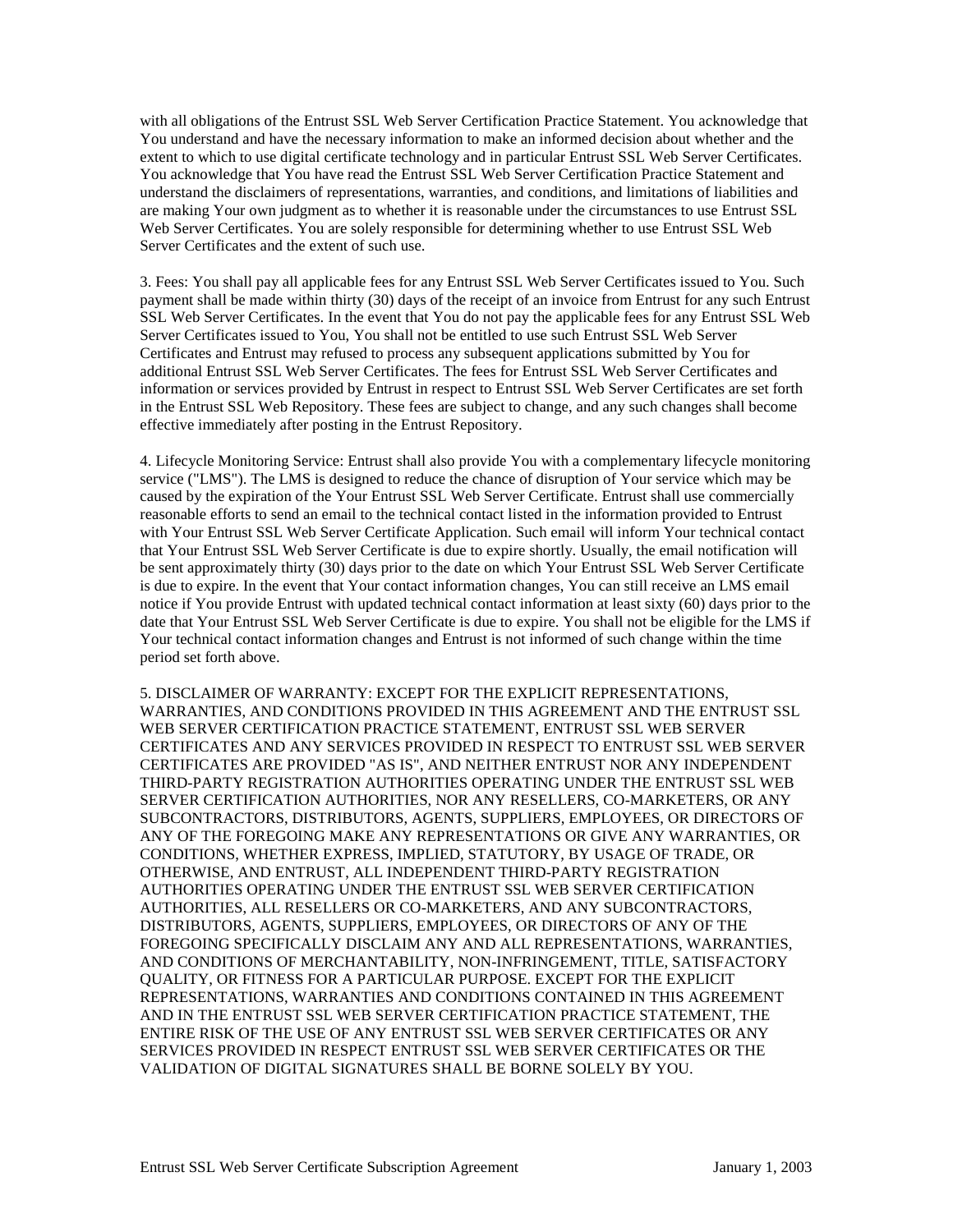6. LIMITATION OF LIABILITY: IN NO EVENT SHALL THE TOTAL CUMULATIVE LIABILITY OF ENTRUST, ANY INDEPENDENT THIRD-PARTY REGISTRATION AUTHORITIES OPERATING UNDER THE ENTRUST SSL WEB SERVER CERTIFICATION AUTHORITIES, ANY RESELLERS, OR CO-MARKETERS, OR ANY SUBCONTRACTORS, DISTRIBUTORS, AGENTS, SUPPLIERS, EMPLOYEES, OR DIRECTORS OF ANY OF THE FOREGOING TO YOU ARISING OUT OF OR RELATING TO ANY ENTRUST SSL WEB SERVER CERTIFICATE OR ANY SERVICES PROVIDED IN RESPECT TO ENTRUST SSL WEB SERVER CERTIFICATES, INCLUDING ANY USE OR RELIANCE ON ANY ENTRUST SSL WEB SERVER CERTIFICATES, EXCEED ONE THOUSAND UNITED STATES DOLLARS (\$1000.00 U.S.) ("CUMULATIVE DAMAGE CAP"). THIS LIMITATION SHALL APPLY ON A PER ENTRUST SSL WEB SERVER CERTIFICATE BASIS REGARDLESS OF THE NUMBER OF TRANSACTIONS, DIGITAL SIGNATURES, OR CAUSES OF ACTION ARISING OUT OF OR RELATED TO SUCH ENTRUST SSL WEB SERVER CERTIFICATE OR ANY SERVICES PROVIDED IN RESPECT TO SUCH ENTRUST SSL WEB SERVER CERTIFICATE. THE FOREGOING LIMITATIONS SHALL APPLY TO ANY LIABILITY WHETHER BASED IN CONTRACT (INCLUDING FUNDAMENTAL BREACH), TORT (INCLUDING NEGLIGENCE), LEGISLATION OR ANY OTHER THEORY OF LIABILITY, INCLUDING ANY DIRECT, INDIRECT, SPECIAL, STATUTORY, PUNITIVE, EXEMPLARY, CONSEQUENTIAL, RELIANCE, OR INCIDENTAL DAMAGES.

IN THE EVENT THAT LIABILITY ARISING OUT OF OR RELATING TO AN ENTRUST SSL WEB SERVER CERTIFICATE OR ANY SERVICES PROVIDED IN RESPECT TO AN ENTRUST SSL WEB SERVER CERTIFICATE EXCEEDS THE CUMULATIVE DAMAGE CAP SET FORTH IN THIS SECTION ABOVE, THE AMOUNTS AVAILABLE UNDER THE CUMULATIVE DAMAGE CAP SHALL BE APPORTIONED FIRST TO THE EARLIEST CLAIMS TO ACHIEVE FINAL DISPUTE RESOLUTION UNLESS OTHERWISE ORDERED BY A COURT OF COMPETENT JURISDICTION. IN NO EVENT SHALL ENTRUST OR ANY INDEPENDENT THIRD-PARTY REGISTRATION AUTHORITIES OPERATING UNDER THE ENTRUST SSL WEB SERVER CERTIFICATION AUTHORITIES, OR ANY RESELLERS, CO-MARKETERS, OR ANY SUBCONTRACTORS, DISTRIBUTORS, AGENTS, SUPPLIERS, EMPLOYEES, OR DIRECTORS OF ANY OF THE FOREGOING BE OBLIGATED TO PAY MORE THAN THE CUMULATIVE DAMAGE CAP FOR ANY ENTRUST SSL WEB SERVER CERTIFICATE OR ANY SERVICES PROVIDED IN RESEPCT TO AN ENTRUST SSL WEB SERVER CERTIFICATE REGARDLESS OF APPORTIONMENT AMONG CLAIMANTS.

IN NO EVENT SHALL ENTRUST OR ANY INDEPENDENT THIRD-PARTY REGISTRATION AUTHORITIES OPERATING UNDER THE ENTRUST SSL WEB SERVER CERTIFICATION AUTHORITIES, OR ANY RESELLERS, CO-MARKETERS, OR ANY SUBCONTRACTORS, DISTRIBUTORS, AGENTS, SUPPLIERS, EMPLOYEES, OR DIRECTORS OF ANY OF THE FOREGOING BE LIABLE FOR ANY INCIDENTAL, SPECIAL, STATUTORY, PUNITIVE, EXEMPLARY, INDIRECT, RELIANCE, OR CONSEQUENTIAL DAMAGES (INCLUDING, WITHOUT LIMITATION, DAMAGES FOR LOSS OF BUSINESS, LOSS OF BUSINESS OPPORTUNITIES, LOSS OF GOODWILL, LOSS OF PROFITS, BUSINESS INTERRUPTION, LOSS OF DATA, LOST SAVINGS OR OTHER SIMILAR PECUNIARY LOSS) WHETHER ARISING FROM CONTRACT (INCLUDING FUNDAMENTAL BREACH), TORT (INCLUDING NEGLIGENCE), LEGISLATION OR ANY OTHER THEORY OF LIABILITY.

THE FOREGOING LIMITATIONS SHALL APPLY NOTWITHSTANDING THE FAILURE OF ESSENTIAL PURPOSE OF ANY LIMITED REMEDY STATED HEREIN AND EVEN IF ENTRUST OR ANY INDEPENDENT THIRD-PARTY REGISTRATION AUTHORITY OPERATING UNDER AN ENTRUST SSL WEB SERVER CERTIFICATION AUTHORITY, OR ANY RESELLERS, CO-MARKETERS, OR ANY SUBCONTRACTORS, DISTRIBUTORS, AGENTS, SUPPLIERS, EMPLOYEES, OR DIRECTORS OF ANY OF THE FOREGOING HAVE BEEN ADVISED OF THE POSSIBILITY OF THOSE DAMAGES.

SOME JURISDICTIONS DO NOT ALLOW THE EXCLUSION OR LIMITATION OF LIABILITY FOR CONSEQUENTIAL OR INCIDENTAL DAMAGES, SO THESE LIMITATIONS SET FORTH ABOVE MAY NOT APPLY TO YOU. THE DISCLAIMERS OF REPRESENTATIONS, WARRANTIES, AND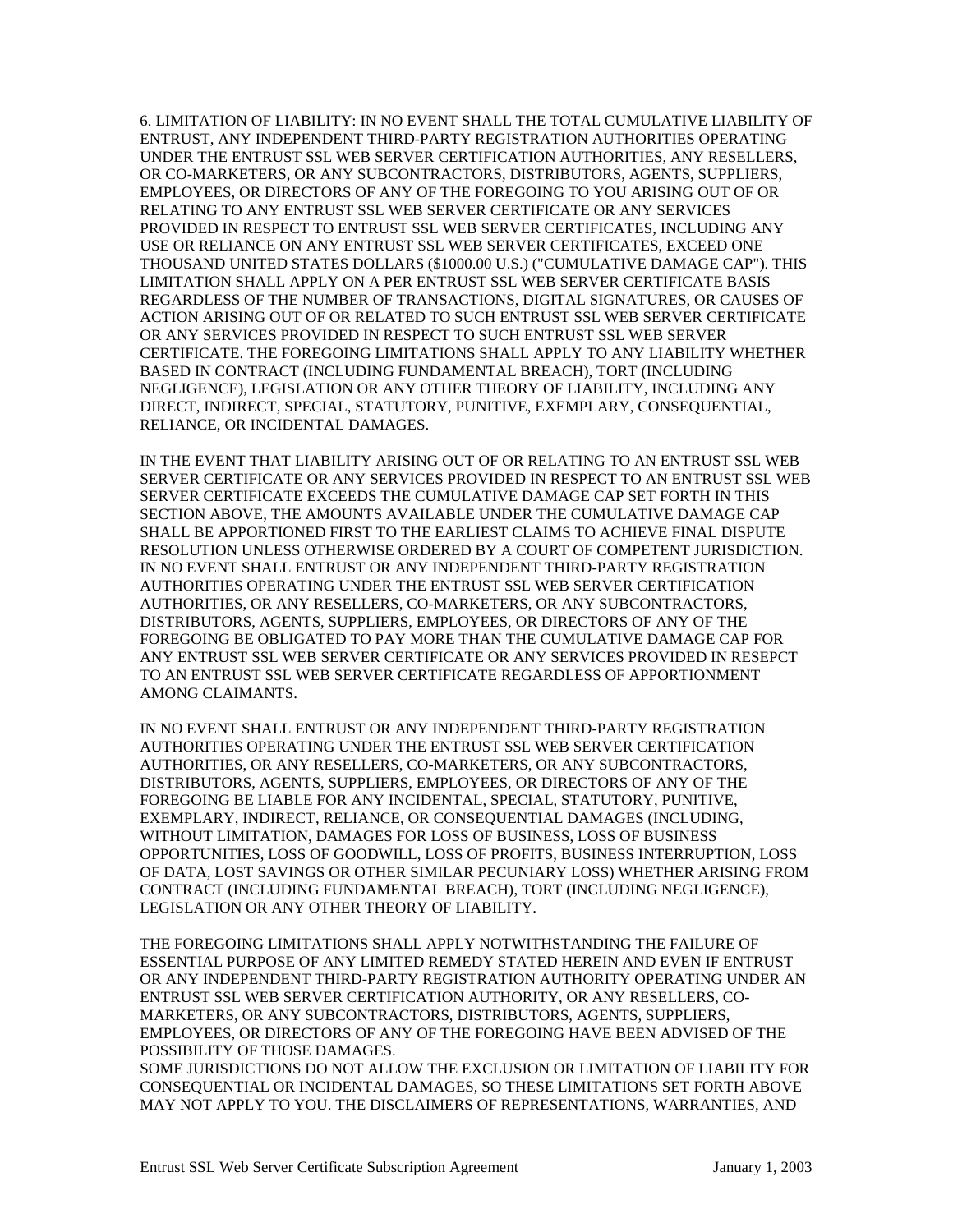CONDITIONS AND THE LIMITATIONS OF LIABILITY IN THIS AGREEMENT AND IN THE ENTRUST SSL WEB SERVER CERTIFICATION PRACTICE STATEMENT CONSTITUTE AN ESSENTIAL PART OF THIS AGREEMENT, THE ENTRUST SSL WEB SERVER CERTIFICATION PRACTICE STATEMENT, ANY OTHER SUBSCRIPTION AGREEMENTS, AND ANY RELYING PARTY AGREEMENTS. YOU ACKNOWLEDGE THAT BUT FOR THESE DISCLAIMERS OF REPRESENTATIONS, WARRANTIES, AND CONDITIONS AND LIMITATIONS OF LIABILITY, ENTRUST WOULD NOT ISSUE ENTRUST SSL WEB SERVER CERTIFICATES TO SUBSCRIBERS AND NEITHER ENTRUST NOR ANY ANY INDEPENDENT THIRD-PARTY REGISTRATION AUTHORITIES OPERATING UNDER AN ENTRUST SSL WEB SERVER CERTIFICATION AUTHORITY, NOR ANY RESELLERS, CO-MARKETERS, OR ANY SUBCONTRACTORS, DISTRIBUTORS, AGENTS, SUPPLIERS, EMPLOYEES, OR DIRECTORS OF ANY OF THE FOREGOING WOULD PROVIDE SERVICES IN RESPECT TO ENTRUST SSL WEB SERVER CERTIFICATES AND THAT THESE PROVISIONS PROVIDE FOR A REASONABLE ALLOCATION OF RISK.

7. Term: This Agreement shall continue for as long as You use the Entrust SSL Web Server Certificate issued to You, however, it shall terminate if You fail to comply with any of the material terms or conditions of this Agreement or the Entrust SSL Web Server Certification Practice Statement. This Agreement shall terminate upon expiration of Your Entrust SSL Web Server Certificate. You must, upon expiration of Your Entrust SSL Web Server Certificate, or upon termination of this Agreement, cease all use of Your Entrust SSL Web Server Certificate and remove it from the devices and/or software in which it has been installed. The provisions entitled Disclaimer of Warranties, Limitation of Liability, Term, Severability and those provisions of the Entrust SSL Web Server Certification Practice Statement that are designated as surviving termination shall continue in force even after any termination or expiration of this Agreement.

8. Severability: Whenever possible, each provision of this Agreement, the Entrust SSL Web Server Certification Practice Statement, any other Subscription Agreements, and any Relying Party Agreements shall be interpreted in such manner as to be effective and valid under applicable law. If the application of any provision of this Agreement, the Entrust SSL Web Server Certification Practice Statement, any other Subscription Agreement, or any Relying Party Agreement or any portion thereof to any particular facts or circumstances shall be held to be invalid or unenforceable by an arbitrator or court of competent jurisdiction, then (i) the validity and enforceability of such provision as applied to any other particular facts or circumstances and the validity of other provisions of this Agreement, the Entrust SSL Web Server Certification Practice Statement, any other Subscription Agreements, or any Relying Party Agreements shall not in any way be affected or impaired thereby, and (ii) such provision shall be enforced to the maximum extent possible so as to effect its intent and it shall be reformed without further action to the extent necessary to make such provision valid and enforceable.

FOR GREATER CERTAINTY, IT IS EXPRESSLY UNDERSTOOD AND AGREED THAT EVERY PROVISION OF THIS AGREEMENT, THE ENTRUST SSL WEB SERVER CERTIFICATION PRACTICE STATEMENT, ANY OTHER SUBSCRIPTION AGREEMENTS OR ANY RELYING PARTY AGREEMENTS THAT DEALS WITH (I) LIMITATION OF LIABILITY OR DAMAGES, (II) DISCLAIMERS OF REPRESENTATIONS, WARRANTIES, CONDITIONS, OR LIABILITIES, OR (III) INDEMNIFICATION, IS EXPRESSLY INTENDED TO BE SEVERABLE FROM ANY OTHER PROVISIONS OF THIS AGREEMENT, THE ENTRUST SSL WEB SERVER CERTIFICATION PRACTICE STATEMENT, ANY OTHER SUBSCRIPTION AGREEMENTS, OR ANY RELYING PARTY AGREEMENTS AND SHALL BE SO INTERPRETED AND ENFORCED.

9. Third Party Databases and D-U-N-S® Number. In performing limited verification Entrust (or a subcontractor acting on behalf of Entrust (a "Subcontractor")) may determine whether the organizational identity, address, and domain name provided with Your Entrust SSL Web Server Certificate Application are consistent with information contained in third-party databases (the "Databases"), which may include the Dun & Bradstreet Inc. ("D&B") database. Entrust or a Subcontractor may perform an investigation which may attempt to confirm Your business name, street address, mailing address, telephone number, line of business, year started, number of employees, CEO, telephone number and Your business existence. You